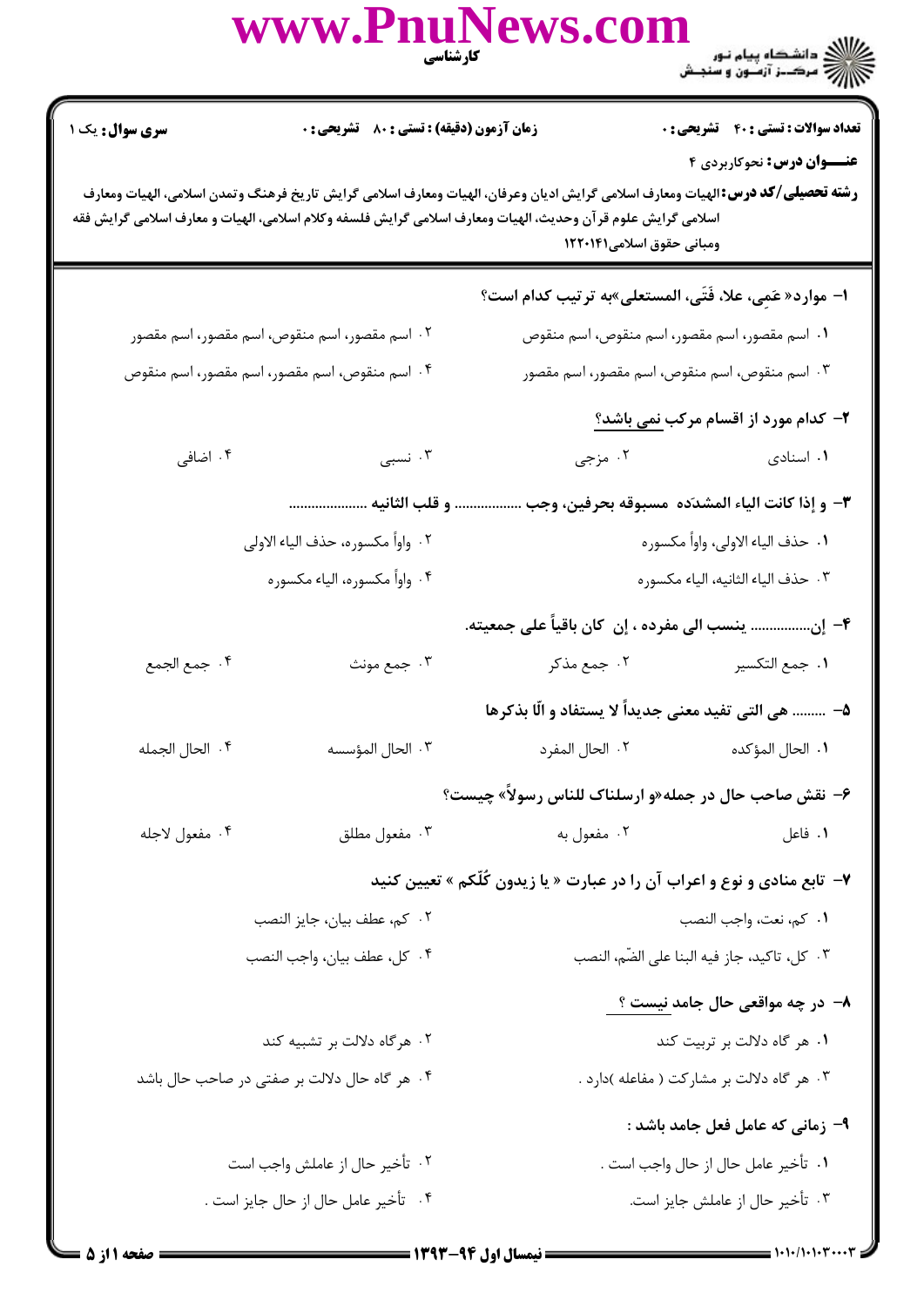|                                                                    | www.PnuNews.com                                                                                              | <b>کارشناسی</b><br>استان                                                                                                                                                                         |  |  |
|--------------------------------------------------------------------|--------------------------------------------------------------------------------------------------------------|--------------------------------------------------------------------------------------------------------------------------------------------------------------------------------------------------|--|--|
| <b>سری سوال : ۱ یک</b>                                             | <b>زمان آزمون (دقیقه) : تستی : 80 ٪ تشریحی : 0</b>                                                           | <b>تعداد سوالات : تستی : 40 - تشریحی : 0</b>                                                                                                                                                     |  |  |
|                                                                    | اسلامی گرایش علوم قرآن وحدیث، الهیات ومعارف اسلامی گرایش فلسفه وکلام اسلامی، الهیات و معارف اسلامی گرایش فقه | عنــوان درس: نحوکاربردی ۴<br><b>رشته تحصیلی/کد درس:</b> الهیات ومعارف اسلامی گرایش ادیان وعرفان، الهیات ومعارف اسلامی گرایش تاریخ فرهنگ وتمدن اسلامی، الهیات ومعارف<br>ومبانی حقوق اسلامی۱۲۲۰۱۴۱ |  |  |
|                                                                    |                                                                                                              |                                                                                                                                                                                                  |  |  |
|                                                                    | ٢. فاعل -مفعول -مفردهٌ -لقيتُ زيداً ماشياً                                                                   | ١. فاعل -نعت - متنازعهٌ -لقيتُ زيداً ماشياً                                                                                                                                                      |  |  |
|                                                                    | ۴ . مبتدا- خبر- مصغرهً- صلّى المومن خاشعاً                                                                   | ٣. خبر - نعت - مفردهً- صلَّى المومن خاشعاً                                                                                                                                                       |  |  |
| 11– در عبارت « جاء کلَّ الطلاب جمیعاً » حال در تأکید چه چیزی است ؟ |                                                                                                              |                                                                                                                                                                                                  |  |  |
|                                                                    | ۰۲ مؤکده لصاحبها                                                                                             | ۰۱ مؤکده لعاملها و صاحبها                                                                                                                                                                        |  |  |
|                                                                    | ۰۴ غیر مؤکّده                                                                                                | ۰۳ مؤکده لعاملها                                                                                                                                                                                 |  |  |
|                                                                    |                                                                                                              | ۱۲– مسوّغ نکره بودن صاحب حال در آیه کریمه «فی اربعه ایام سواء للسائلین » چیست                                                                                                                    |  |  |
|                                                                    | ۰۲ چون صاحب حال نکره مخصّصه است .                                                                            | ٠١ چون حال بر صاحب مقدّم شده است                                                                                                                                                                 |  |  |
|                                                                    | ۰۴ به علت مسبوق بودن صاحب حال به نفی                                                                         | ۰۳ چون صاحب حال بعد از شبه نفی واقع شده است .                                                                                                                                                    |  |  |
|                                                                    |                                                                                                              | ۱۳- در عبارت « لاتقربوا الصلاه  و أنتم سكارى » حال ، عامل و صاحب حال به ترتیب كدام است ؟                                                                                                         |  |  |
|                                                                    | ۰۲ و أنتم سكارى، الصلاه، أنتم                                                                                | ۰۱ سکاری، لا تقربوا، أنتم                                                                                                                                                                        |  |  |
|                                                                    | ۰۴ الصلاه، سكارى، واو                                                                                        | ۰۳ و أنتم سكارى، لا تقربوا، واو                                                                                                                                                                  |  |  |
|                                                                    |                                                                                                              | ۱۴– کدام گزینه حال منتقله دارد ؟                                                                                                                                                                 |  |  |
|                                                                    | ٠٢ خلق الله جلد النمر منقّطاً                                                                                | ۰۱ جاء علیّ <sub>ر</sub> اکباً                                                                                                                                                                   |  |  |
|                                                                    | ۴ . دعوت الله سميعاً                                                                                         | ۰۳ خلق الله الزرافه يديها أطول من رجليها                                                                                                                                                         |  |  |
|                                                                    |                                                                                                              | ۱۵– کدام گزینه صحیح است؟                                                                                                                                                                         |  |  |
|                                                                    | ۲. العدد من ۱۱ الی ۹۹، تمییزها مفرد و مجرور است.                                                             | ۰۱ العدد من ۱۱ الی ۹۹، تمییزها جمع و مجرور است.                                                                                                                                                  |  |  |
|                                                                    | ۰۴ العدد من ۱۱ الی ۹۹، تمییزها مفرد و منصوب است.                                                             | ۳. العدد من ۱۱ الی ۹۹، تمییزها جمع و منصوب است.                                                                                                                                                  |  |  |
|                                                                    |                                                                                                              | ۱۶– کدام یک از عبارات ذیل صحیح <u>نیست؟</u>                                                                                                                                                      |  |  |
|                                                                    |                                                                                                              | ٠١ هرگاه عامل تمييز فعل متصرف باشد، واجب است تأخير عامل تمييز.                                                                                                                                   |  |  |
|                                                                    |                                                                                                              | ٢. هرگاه عامل تمييز فعل متصرف باشد، جايز است تقديم تمييز برعاملش.                                                                                                                                |  |  |
|                                                                    |                                                                                                              | ۰۳ هرگاه عامل تمییز فعل متصرف باشد، جایز نیست تقدیم تمییز برعاملش.                                                                                                                               |  |  |
|                                                                    |                                                                                                              | ۴ . هر گاه عامل تمييز فعل متصرف باشد، واجب است تقديم عامل تمييز.                                                                                                                                 |  |  |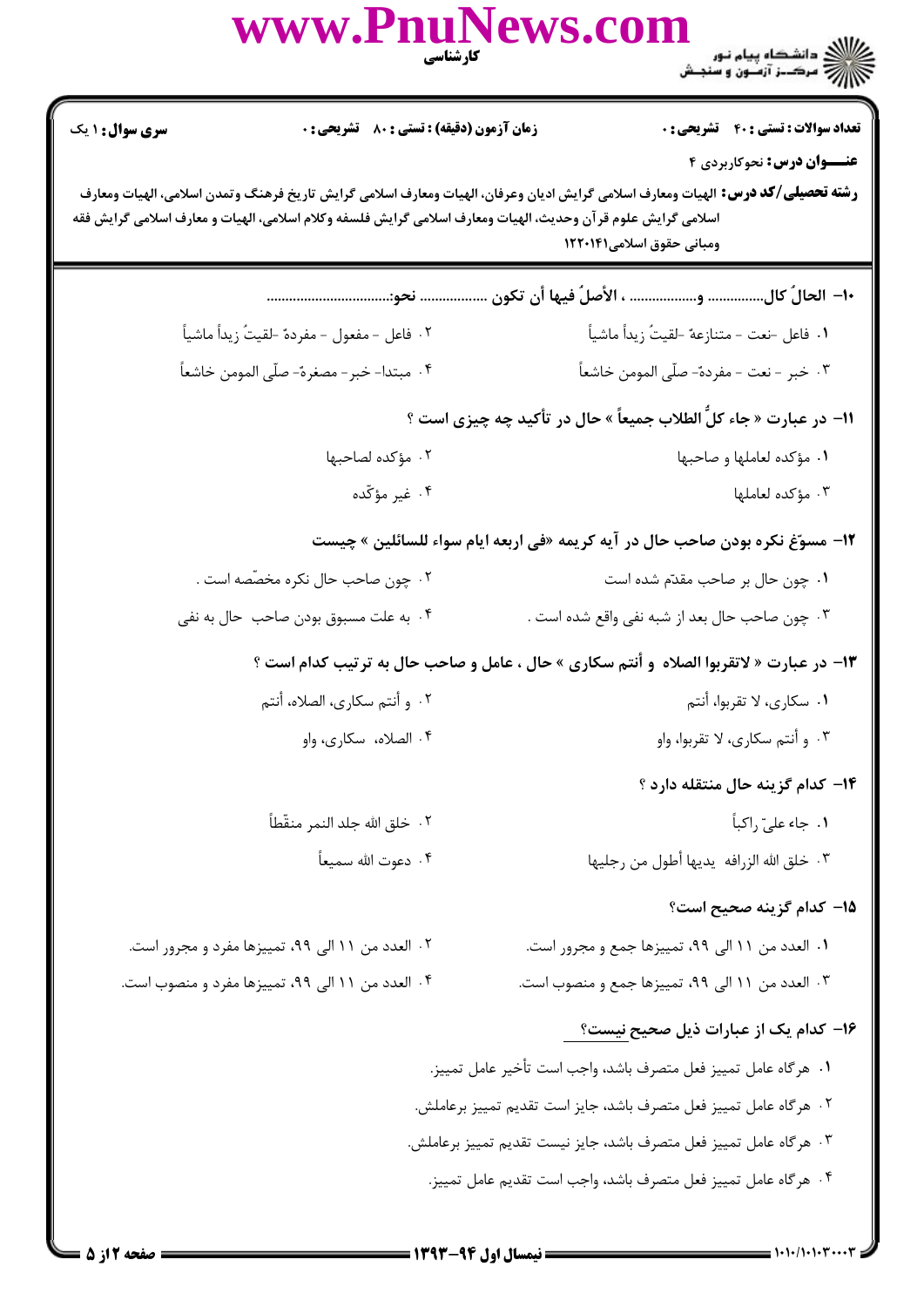|                        | www.PnuNews.com                                                                                              | ے :<br>حکالات دانشگاہ پیام نور<br>حکالات مرکبز آزمنوں و سنجش<br><b>کارشناسی</b>                                                                                                                  |
|------------------------|--------------------------------------------------------------------------------------------------------------|--------------------------------------------------------------------------------------------------------------------------------------------------------------------------------------------------|
| <b>سری سوال : ۱ یک</b> | زمان آزمون (دقیقه) : تستی : 80 ٪ تشریحی : 0                                                                  | <b>تعداد سوالات : تستی : ۴۰ ٪ تشریحی : 0</b>                                                                                                                                                     |
|                        | اسلامی گرایش علوم قرآن وحدیث، الهیات ومعارف اسلامی گرایش فلسفه وکلام اسلامی، الهیات و معارف اسلامی گرایش فقه | عنــوان درس: نحوکاربردی ۴<br><b>رشته تحصیلی/کد درس:</b> الهیات ومعارف اسلامی گرایش ادیان وعرفان، الهیات ومعارف اسلامی گرایش تاریخ فرهنگ وتمدن اسلامی، الهیات ومعارف<br>ومبانی حقوق اسلامی۱۲۲۰۱۴۱ |
|                        |                                                                                                              | <b>۱۷- اعراب « کم » در کدام گزینه مرفوع است ؟</b>                                                                                                                                                |
|                        | ٢. بكم تومانِ اشتريتَ هذا الكتاب؟                                                                            | ۰۱ کم کتاباً قرأتَ؟                                                                                                                                                                              |
|                        | ۰۴ کم کتاباً عندک؟                                                                                           | ۰۳ کم کريمِ أکرمتُ؟                                                                                                                                                                              |
|                        |                                                                                                              | <mark>١٨</mark> - ان كان افعل التفضيل  وجب   التميز  .                                                                                                                                           |
|                        | ٢. في صدرالجمله، اضافته ب                                                                                    | ٠١. مضافاً لالتمييز، نصب                                                                                                                                                                         |
|                        | ۰۴ مضافاً لالتمييز، نصب                                                                                      | ۰۳ مضافاً لغيرالتمييز، نصب                                                                                                                                                                       |
|                        | و يجوز فيه                                                                                                   | ١٩– التمييز غير المحول هو التمييز الواقع بعد كل مادلّ على                                                                                                                                        |
|                        | ٠٢ الكثره ،النصب وا لجرّ بالاضافه                                                                            | ٠١. التعجب ،النصب والجرّ بالاضافه                                                                                                                                                                |
|                        | ۴. التعجب النصب والاتباع                                                                                     | ٠٣ التعجب ،النصب و الجرّ بمن                                                                                                                                                                     |
|                        |                                                                                                              | بخلا و عدا، وجب  ما بعد هما.<br>∙۲− إن اقترنت.                                                                                                                                                   |
| ۰۴ إلّا استثنائيه- جر  | ٠٣ إلّا استثنائيه- نصب                                                                                       | ۰۱ ما مصدریه- نصب مسدریه به است.<br>او مسلم به است مسلم مسلم به است و مسلم به این مسلم به است و مسلم مسلم به است و مسلم مسلم مسلم مسلم مسلم مسلم م                                               |
|                        |                                                                                                              | <del>۲۱</del> – کدام گزینه صحیح نیست؟                                                                                                                                                            |
|                        | ٢. ما جاء الطلابُ غيرَ زيدٍ.                                                                                 | ٠١. ما جاء القوم غيرَ حماراً.                                                                                                                                                                    |
|                        | ۰۴ جاء الطلابُ غيرُزيدٌ                                                                                      | ٠٣ جاءَ الطلابُ غيرٌ زيد.                                                                                                                                                                        |
|                        |                                                                                                              | ٢٢- حكم المستثنى به ( غير و سوى )                                                                                                                                                                |
|                        | ۰۲ كحكم المستثنى به « خلا و عدا »                                                                            | ٠١ النصب دائما على المفعوليه                                                                                                                                                                     |
|                        | ۰۴ کحکم المستثنی به « الّا »                                                                                 | ۰۳ الجرّ دائماً على الاضافه                                                                                                                                                                      |
|                        |                                                                                                              | <b>۲۳</b> – کدام گزینه نادرست است؟                                                                                                                                                               |
|                        | ٠٢ جاء رجالٌ إلا رجلاً منهم                                                                                  | ٠١. جاء القوم لايكون زيداً.                                                                                                                                                                      |
|                        | ۰۴ جاء القوم ليس زيداً.                                                                                      | ٠٣ جاء القوم إلا نصفهم.                                                                                                                                                                          |
|                        |                                                                                                              | ۲۴– در کدام گزینه تنازع وجود ندارد؟                                                                                                                                                              |
|                        | ٠٢ ما رأيتُ احداً إلا أخاكَ                                                                                  | ٠١. اجتهد فأكرمتهما أخواك.                                                                                                                                                                       |
|                        | ۰۴ وقف فسلمتُ عليهما أخواك.                                                                                  | ۰۳ قام و قعدا أخواک.                                                                                                                                                                             |
|                        |                                                                                                              |                                                                                                                                                                                                  |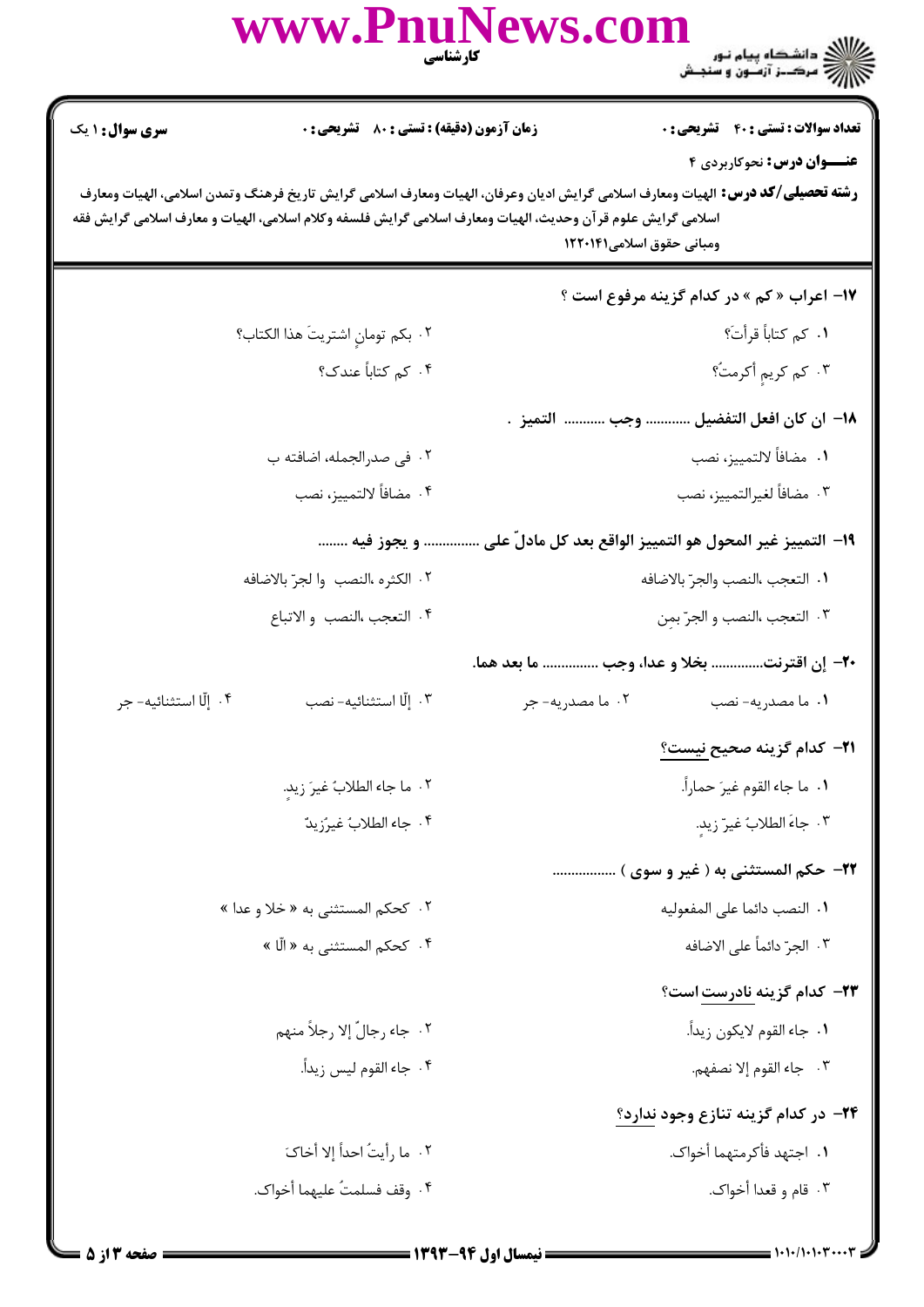|                                                                                                                                                                                                                                                                                                                          | www.PnuNews.com                                    | <b>کار شناسی</b><br>مسینی | )<br>)))))) دانشگاه پیام نور<br>)))))) مرکــز آزمـون و سنجـش                                 |  |
|--------------------------------------------------------------------------------------------------------------------------------------------------------------------------------------------------------------------------------------------------------------------------------------------------------------------------|----------------------------------------------------|---------------------------|----------------------------------------------------------------------------------------------|--|
| <b>سری سوال : ۱ یک</b>                                                                                                                                                                                                                                                                                                   | <b>زمان آزمون (دقیقه) : تستی : 80 ٪ تشریحی : 0</b> |                           | <b>تعداد سوالات : تستی : 40 ٪ تشریحی : 0</b>                                                 |  |
| <b>عنــوان درس:</b> نحوکاربردی ۴<br><b>رشته تحصیلی/کد درس:</b> الهیات ومعارف اسلامی گرایش ادیان وعرفان، الهیات ومعارف اسلامی گرایش تاریخ فرهنگ وتمدن اسلامی، الهیات ومعارف<br>اسلامی گرایش علوم قر آن وحدیث، الهیات ومعارف اسلامی گرایش فلسفه وکلام اسلامی، الهیات و معارف اسلامی گرایش فقه<br>ومبانی حقوق اسلامی۱۲۲۰۱۴۱ |                                                    |                           |                                                                                              |  |
| ۲۵– در کدام یک از موارد ذیل منادا می تواند هم مبنی بر ضم باشد و هم منصوب گردد ؟                                                                                                                                                                                                                                          |                                                    |                           |                                                                                              |  |
|                                                                                                                                                                                                                                                                                                                          | ٠٢. يا ايها الناس                                  |                           | ۰۱ یاحسن بن علی                                                                              |  |
|                                                                                                                                                                                                                                                                                                                          | ۰۴ یا زید                                          |                           | ۰۳ يا زيدون                                                                                  |  |
|                                                                                                                                                                                                                                                                                                                          |                                                    |                           | <b>۳۶</b> - کدام گزینه در ترخیم منادی نادرست است؟                                            |  |
| ۰۴ یا عالِ                                                                                                                                                                                                                                                                                                               | ۰۳ یا فاطمً                                        | ۲. یا عُثمَ               | ١. يا جَعفَ                                                                                  |  |
|                                                                                                                                                                                                                                                                                                                          |                                                    |                           | 37- كدام گزينه در باره عبدالله » در عبارت« يا عبدَ الله اتّق اللهَ » نادرست است ؟            |  |
| ۰۴ منادی                                                                                                                                                                                                                                                                                                                 | ۰۳ مضاف                                            | ۰۲ منصوب                  | ٠١. محلّاً منصوب                                                                             |  |
|                                                                                                                                                                                                                                                                                                                          |                                                    |                           | ٢٨– المنادي هو الاسم  الذي يطلب اقباله او التفاته  بواسطه حرف من أحرف النداء .               |  |
| ۰۴ المعرفه                                                                                                                                                                                                                                                                                                               | ۰۳ الظاهر                                          | ۰۲ الموصول                | ١. المضمر                                                                                    |  |
|                                                                                                                                                                                                                                                                                                                          |                                                    |                           | ۲۹- کدام گزینه از حالت های نصب ترجیحی مشغول عنه نمی باشد؟                                    |  |
|                                                                                                                                                                                                                                                                                                                          | ۰۲ أ زيدٌ اكرمتهُ؟                                 |                           | ١. لا زيداً اكرمته و لا سعيداً.                                                              |  |
|                                                                                                                                                                                                                                                                                                                          | ۰۴ ما زيداً اكرمته.                                |                           | ۰۳ زيد ّضربته                                                                                |  |
|                                                                                                                                                                                                                                                                                                                          |                                                    |                           | ٣٠- كدام مورد از احوال الاسم السابق(المشغول عنه) نمي باشد؟                                   |  |
| ۰۴ جواز السكون                                                                                                                                                                                                                                                                                                           | ۰۳ رجحان النصب                                     | ٠٢ وجوب الرفع             | ٠١. وجوب النصب                                                                               |  |
|                                                                                                                                                                                                                                                                                                                          |                                                    |                           | ٣١- المشغول: و  هو ، أو  الذي يشغله عن الاسم السابق عليه الضمير الذي يعود على الاسم السابق . |  |
|                                                                                                                                                                                                                                                                                                                          | ٠٢ الفعل، الاسم السابق                             |                           | ٠١ الفعل، شبه الفعل                                                                          |  |
|                                                                                                                                                                                                                                                                                                                          | ۴. الاسم السابق، الاسم الظاهر                      |                           | ۰۳ الاسم الظاهر، الضمير                                                                      |  |
|                                                                                                                                                                                                                                                                                                                          |                                                    |                           | ۳۲– کدام یک از موارد زیر از توابع منادی <u>نمی</u> باشد؟                                     |  |
| ۰۴ مضافا                                                                                                                                                                                                                                                                                                                 | ۰۳ معطوفا                                          | ۰۲ توکیدا                 | ۰۱. بدلا                                                                                     |  |
|                                                                                                                                                                                                                                                                                                                          |                                                    |                           | <b>۳۳</b> - در عبارت«قاما و قعد أخواک» چرا ضمیر در عامل اول حذف شده است؟                     |  |
| ۰۲ چون ضمیر آن غیر مرفوع است.                                                                                                                                                                                                                                                                                            |                                                    |                           | ٠١ چون ضمير آن مرفوع است                                                                     |  |
|                                                                                                                                                                                                                                                                                                                          | ۰۴ چون عامل اول غیر مهمل است.                      |                           | ۰۳ چون ذکر آن جایز است.                                                                      |  |
|                                                                                                                                                                                                                                                                                                                          |                                                    |                           |                                                                                              |  |